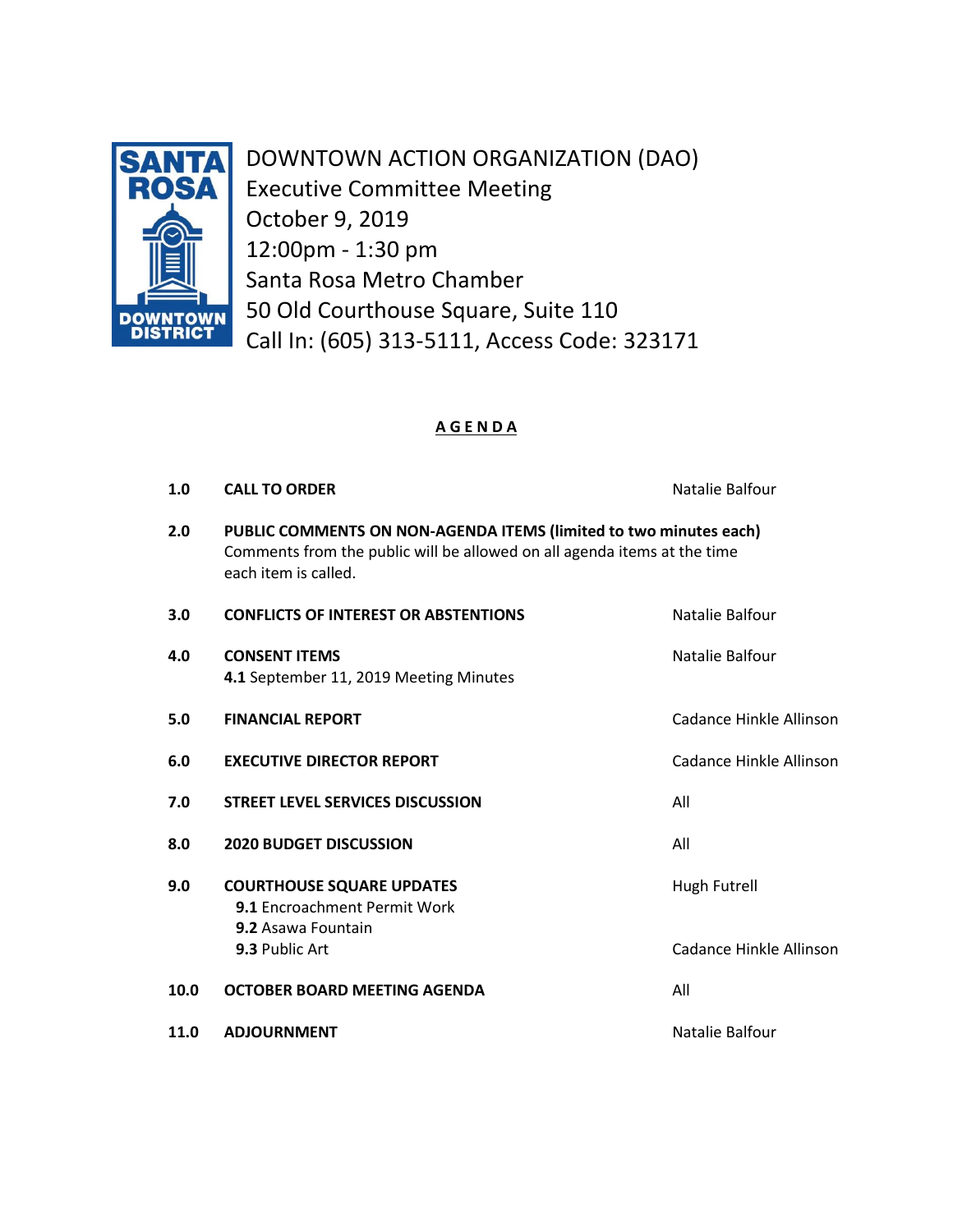DOWNTOWN ACTION ORGANIZATION (DAO) Executive Committee Meeting September 11, 2019 12:00pm - 1:30 pm Santa Rosa Metro Chamber 50 Old Courthouse Square, Suite 110 Call In: (605) 313-5111, Access Code: 323171

Committee Present: Hugh Futrell, Tom Robertson, Sonu Chandi Absent: Natalie Balfour

Chamber Staff: Cadance Hinkle Allinson

# **M I N U T E S**

# **1.0 CALL TO ORDER**

Vice-Chair Hugh Futrell called the meeting to order at 12:00pm.

**2.0 PUBLIC COMMENTS ON NON-AGENDA ITEMS (limited to two minutes each)** There were no public comments at this time.

## **3.0 CONFLICTS OF INTEREST OR ABSTENTIONS**

There were no conflicts of interest or abstentions at this time.

# **4.0 CONSENT ITEMS**

 **4.1** Motion to approve consent item, August 14 Executive Committee Meeting Minutes, as presented was unanimously approved.

#### **5.0 FINANCIAL REPORT**

The updated financial reports, now reflecting accrual-based accounting, were presented and reviewed. It was agreed that there needed to be a note added to reflect the oddity of 2019 including three assessment amounts. There also needs to be cash flow forecasting so that it will be clear where the bank accounts will stand at fiscal year-end. To ensure there is no shortfall, Cadance will reach out to city to confirm when their assessment check will arrive.

# **6.0 EXECUTIVE DIRECTOR REPORT**

Cadance reminded the committee she would be out from September 19 through 27. She provided an update on Fridays on 4<sup>th</sup>, which had a successful first week with 20 businesses participating. The DAO aims to continue promoting and growing the event organically.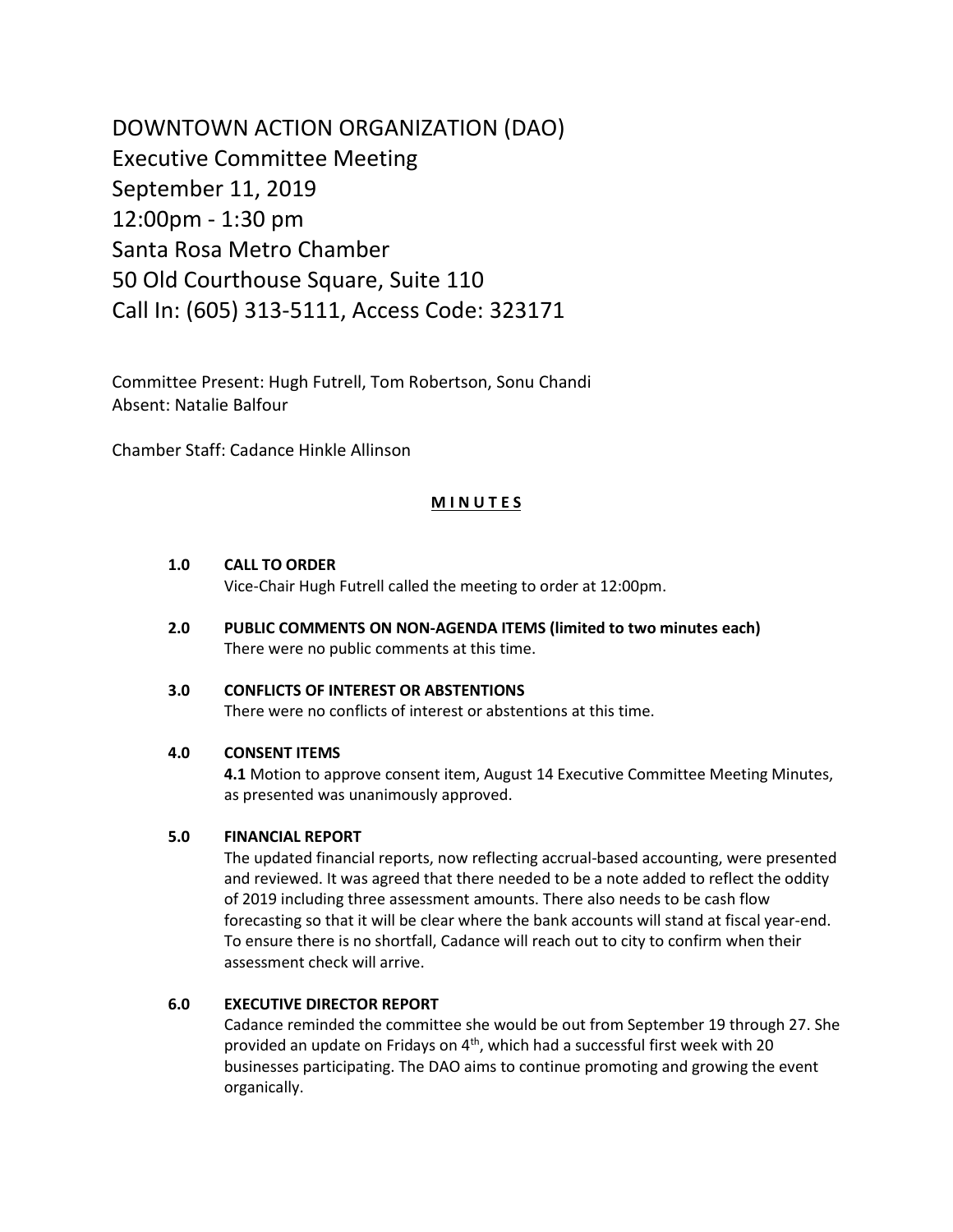She shared that three info sessions are moving forward: Homelessness in September, Trash Collection in October and Parking in November. There won't be one held in December and the annual meeting will serve as the primary January meeting, taking place on January 15.

There is progress being made on the Rebuild North Bay grant, which will be submitted soon and include lights, planter upgrades and light pole painting along  $4^{th}$ ,  $5^{th}$  and Mendocino.

It was asked whether the DAO has taken any action to get oversight into events happening in the downtown core. No action has been taken, but it was determined that the DAO should propose to the city that they DAO needs to approve events before they are permitted. The DAO would like to ultimately move toward having ownership over all programming in the Square as well as staffing to manage events and agreed that strategic planning should be undertaken to determine how and when that might occur. This will be discussed in more detail at a future Executive Committee meeting.

## **7.0 STREET LEVEL SERVICES DISCUSSION**

Further discussion around street level services will be delayed until Chair, Natalie Balfour, can be present.

# **8.0 PRELIMINARY 2020 BUDGET DISCUSSION**

Cadance shared a preliminary budget that highlighted about \$50,000 not accounted for beyond basic services. Hugh reminded everyone that additional assessment dollars, as a result of new square footage, would be coming in next year, but that the amount was not significant enough that it should be figured into the budget. He also reminded the committee that 6% of the budget should go into contingency, which leaves about \$20,000 to allocate elsewhere.

Cadance suggested that there are four potential priorities for allocation

- 1. Provide an incentive, compensation or bonus to the StreetPlus manager
- 2. Complete work on Courthouse Square if unable to be completed with 2019 budget
- 3. Complete downtown beautification efforts if not enough funding is granted
- 4. Marketing funds to promote downtown as a place to shop, eat, visit, etc.

There was agreement that there should be some sort of increased financial compensation for the Street Plus manager. Tom suggested new trees along 4<sup>th</sup> Street should be included in a future budget. Hugh recommended that \$10,000 be allocated for compensation and upgrades. Cadance will compile options which will be discussed at the next Executive Committee meeting and if consensus occurs, it will be presented to the board in October, at which point they can request changes or further research.

# **9.0 COURTHOUSE SQUARE UPDATES**

**7.1** Encroachment Permit Work

Concrete bids are in process and landscape bids will go out after the Board has a chance to review prospective plants. Work cannot begin on benches until the city has done